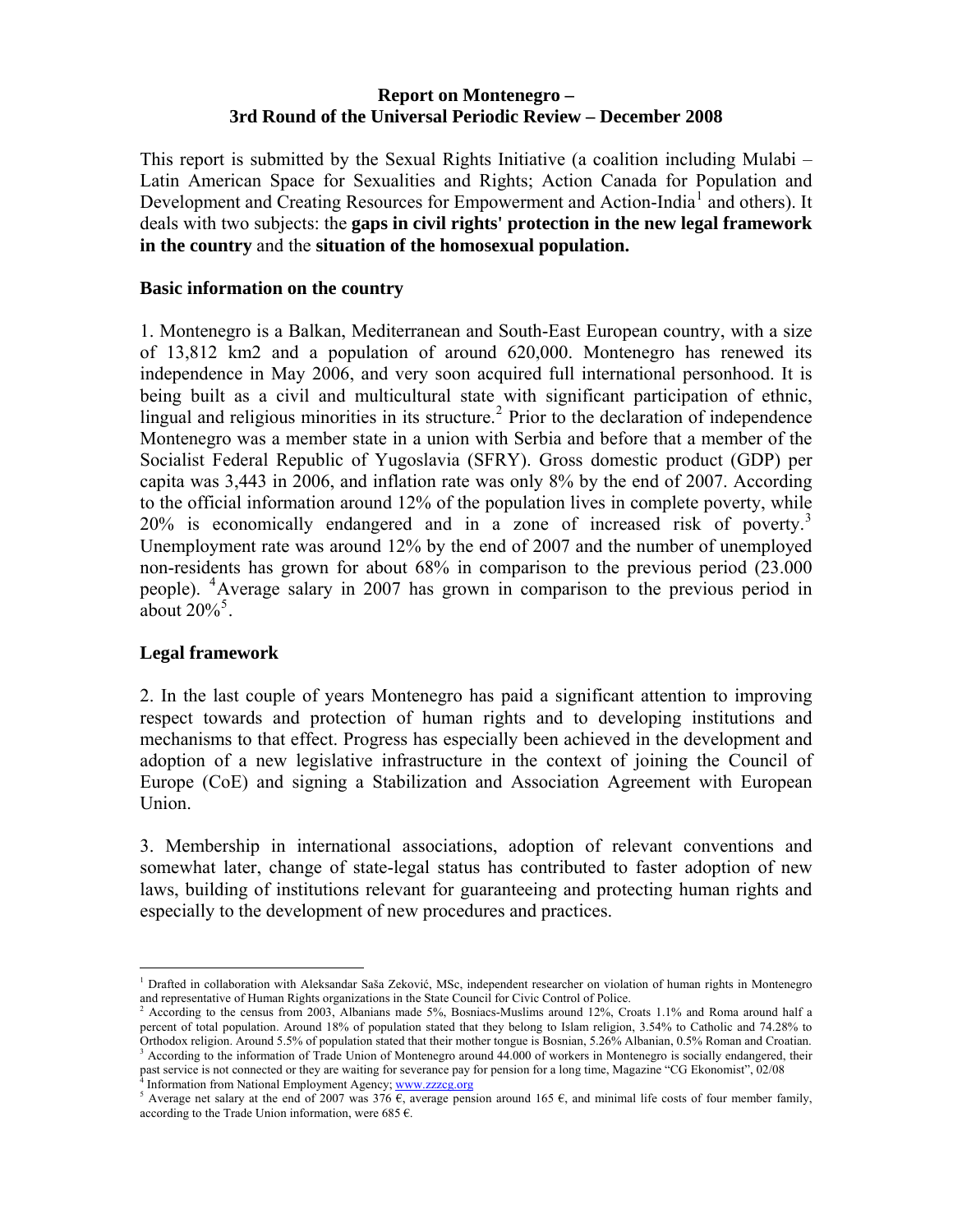4. Keeping in mind certain reservations and exceptions, one can come to the conclusion that a solid and optimal legislative and institutional network has been created in the field of human and minority rights and anti-discrimination.<sup>[6](#page-1-0)</sup> The key problem is their implementation and the functioning of state institutions that are expected by all segments of society to transparently and efficiently serve the needs of citizens. Continuation of intensive political reforms is expected and more serious work on further development and consolidation of strong, truly functional and professional institutions that guarantee democracy, the rule of law and respect towards human rights. Practice has shown that, in order to promote a more efficient protection of human rights and the inclusion of all social groups, and especially minorities and LBGT people, it is important to support the implementation of constitutional provisions on human rights, to initiate the adoption of the Law on Free Legal Aid, which is necessary for countries in transition and societies with considerable poverty rates and of the Law on Prohibition of Discrimination.

5. The Progress Report of the European Commission for Montenegro in 2007 states, in chapters dedicated to democracy and rule of law, human and minority rights, that serious reform of judiciary in Montenegro is expected, adoption of new laws especially those regarding prohibition of discrimination and protection from it, and also that respect and protection of human rights is not satisfactory in practice.

6. The new Constitution of Montenegro has been adopted in an atmosphere in which the discussion on national identity symbols (language, flag, coat of arms and national anthem) prevailed and because of this many essential issues that are key for the process democratization, for establishing of the rule of law and especially for the respect of human rights were not high in the agenda. Domestic experts assess that the Constitution of Montenegro is not in line with the modern standards<sup>[8](#page-1-2)</sup> and concepts of protection of human rights.<sup>[9](#page-1-3)</sup> On the other hand, the Constitution gives certain guarantees: rights and freedoms are inviolable and everyone is obliged to respect the rights and freedoms of others. Also, inciting and fomenting of hatred or intolerance or any other direct or indirect discrimination is prohibited. Also, the Constitution guarantees freedom of action and association.

8. Beside the rights which it already contains, the Constitution lacks: right to *habeas corpus* (to appeal to court in case of unlawful imprisonment and to be released if the imprisonment was unlawful); prohibition of imprisonment for non-fulfilled contractual obligation; prohibition of inhuman and humiliating punishment; explicit guarantee for the right to life; full guarantees of right to legal defence and fair trial in line with European Convention; guarantee to arrested persons that they will be brought to court in 48 hours after the arrest; right to *effective* remedy for human rights violations, including the obligation to address the consequences of the violation. At the same time, in breach of the

<span id="page-1-0"></span> $\overline{a}$ <sup>6</sup> The Law on Employment envisages that all are equal in exercising their right to employment, regardless of their nationality, race, language, religion, education, social background, assets and any other personal attribute. The Law on Labor has similar provisions when it speaks on employees and their labor rights. The Law on Social and Child Protection as well as the Law on Health Protection envisage that the citizens are equal in exercising of their rights to social and child or health protection. 7

<span id="page-1-1"></span> $^7$  Montenegro Progress Report 2007, Commission of the European Communities, Brussels, dated 6.11.2007, (SEC) 1434

<span id="page-1-2"></span><sup>&</sup>lt;sup>8</sup> During the debate, some MPs argued that other European countries don't recognize the rights of LGBT individuals in their constitutions, while civil society responded that those Constitutions were adopted centuries or decades ago –and later amended- and not in the 21st Century.

<span id="page-1-3"></span><sup>&</sup>lt;sup>9</sup> BHRN, HR Report Montenegro, 2008, Tea Gorjan Prelević and Aleksandar Saša Zeković.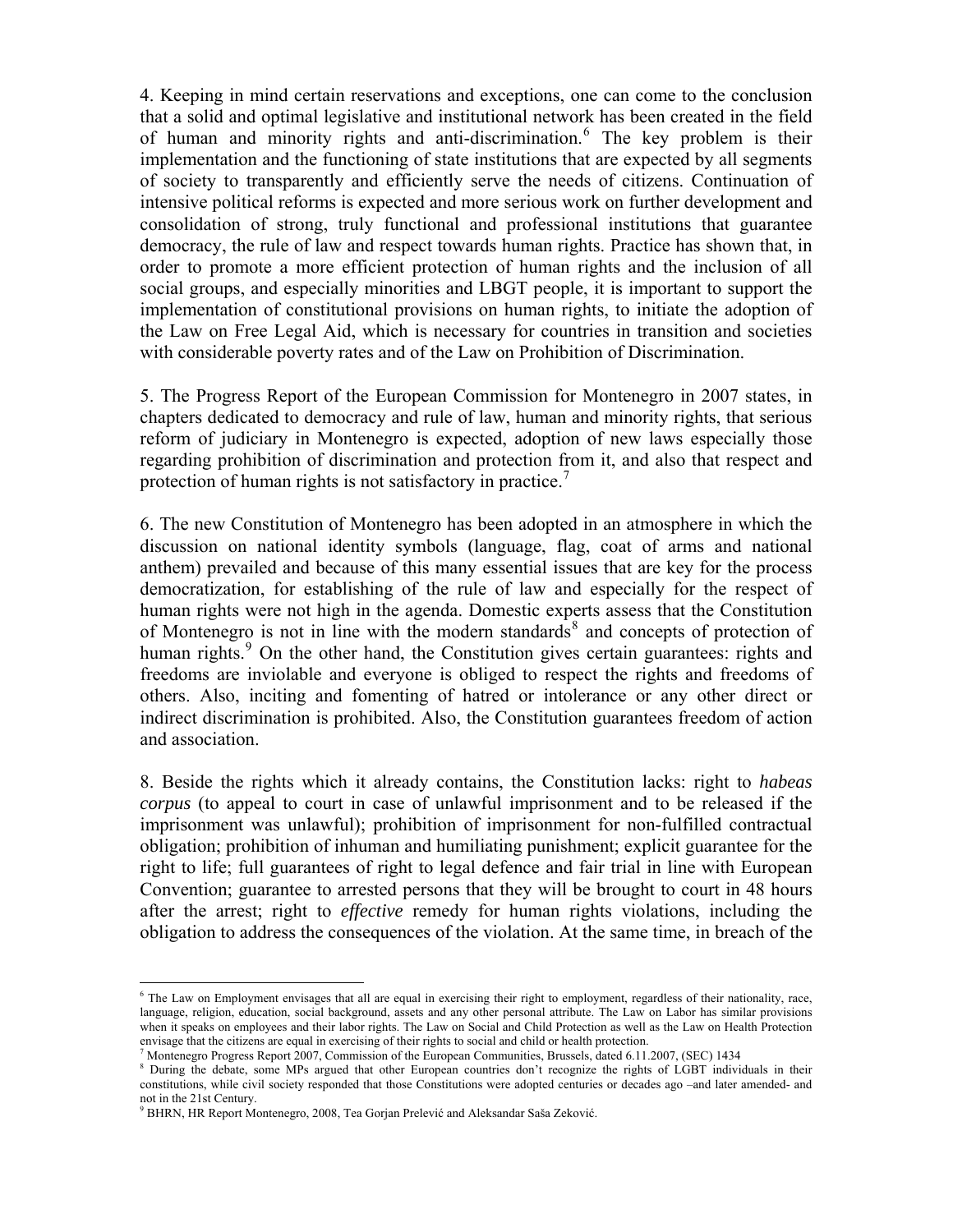international standards regarding freedom of expression, national Law does recognize the right to compensation for publishing wrongful information<sup>[10](#page-2-0)</sup>.

7. It is important to emphasize that the direct implementation of international standards is limited. According to the assessments of national experts priority of international standards is provided only in "legislation", but not in "law", which includes Constitution and legal provisions, so that misinterpretations are to be expected regarding compulsiveness of implementation of international standards in practice of Montenegrin courts and other state bodies. There is no explicit recommendation in the Constitution that ratified international agreements on human rights should be implemented in line with the practice of international bodies in charge for their interpretation.<sup>[11](#page-2-1)</sup>

8. Recommendations:

- To pass the Law on Free Legal Aid

- To pass a comprehensive Anti-Discriminatory Law including all the categories that are mentioned in comparable European Union documents (i.e. sex, gender, age, nationality, race, economic or other status, religion or belief, civil status, pregnancy, sexual orientation, etc.), followed by a Plan of Action to ensure its proper implementation.

- To provide full legal protection for civil rights by guaranteeing through the law the right to habeas corpus, prohibition of imprisonment for non-fulfilled contractual obligation; prohibition of inhuman and humiliating punishment; right to legal defence and fair trial; guarantee to arrested persons that they will be brought to court in 48 hours after the arrest; right to *effective* remedy for human rights violations, including the obligation to address the consequences of the violation.

- To provide full legal protection for the right to life that is, to explicitly declare that the death penalty should not be applied in any circumstances.

- To incorporate all international human rights treaties ratified by the State in national law.

# **Situation of LGBT population**

### General overview

6. Generally speaking, at the level of policies and in society as a whole, no attention is devoted to the status and rights of the LBGT population, nor any notable measures have been taken in order to create a more tolerant and safe environment for their life, work and action. There are still no individuals or groups that are publicly declaring themselves as members of the LBGT community. The atmosphere in which it is possible to ignore the violation of rights and the fact that they are not punished by law are causes of concern. Also, cases of torture, threats and physical assaults towards some NGO activists working on LGBT issues have been reported (see paragraphs 19 to 22)

7. In Montenegrin society only NGOs are making an effort in order to raise awareness on rights of sexual minorities and to develop tolerance towards members of the LBGT

<span id="page-2-0"></span><sup>&</sup>lt;sup>10</sup> BHRN, HR Report Montenegro, 2007, Authors Tea Gorjanc Prelević and Aleksandar Saša Zeković.

<span id="page-2-1"></span><sup>&</sup>lt;sup>11</sup> Comments to the Constitution of Action for Human Rights Podgorica, 2007.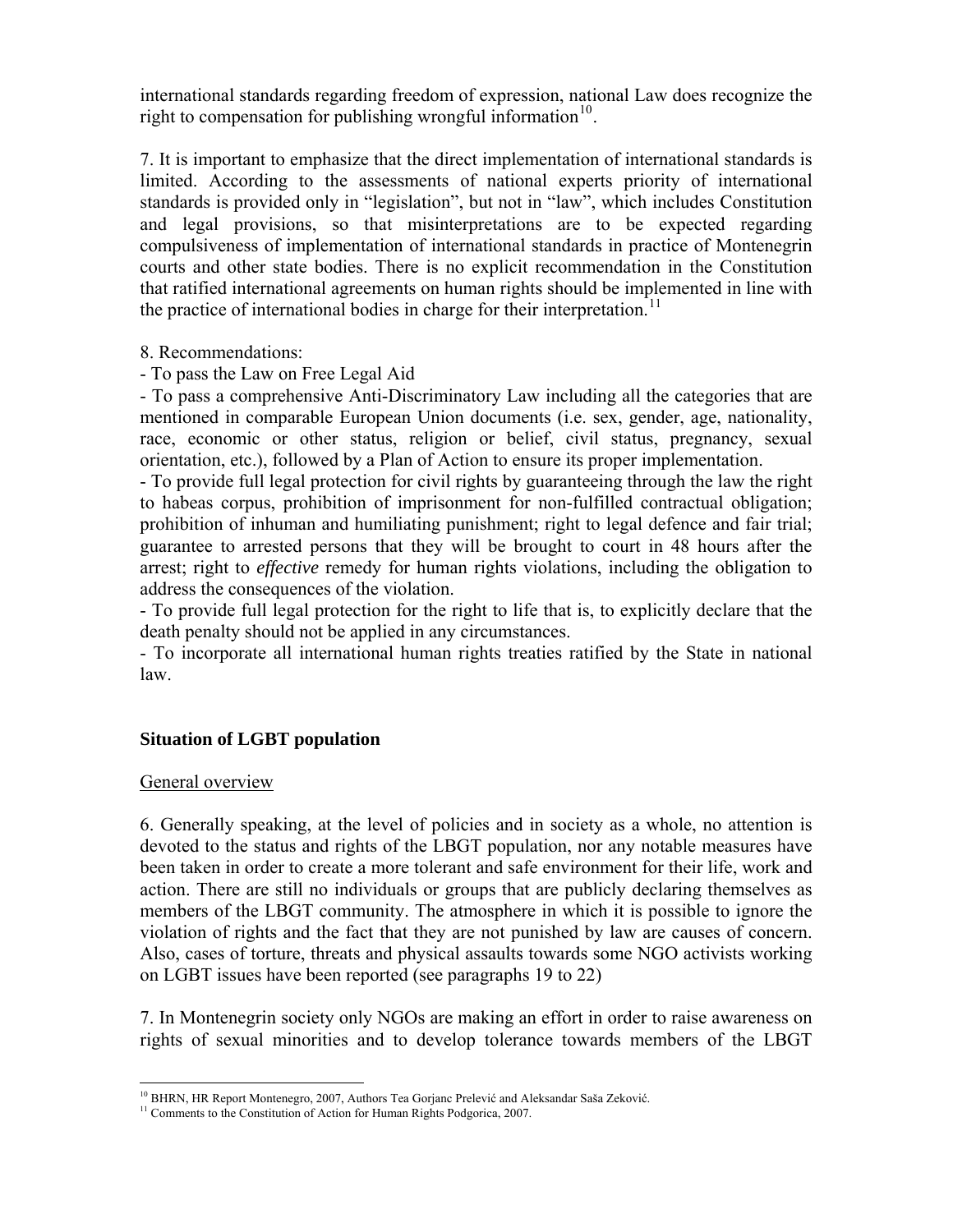population. In July 2007, a group called "Tolerance" has addressed the leadership of youth in several political parties inviting them to "Advocate in their party structures for Constitutional guarantees also for the rights of persons belonging to sexual minorities and especially, for provisions which would explicitly prohibit discrimination based on sexual orientation and thus improve the position of Montenegro in the European integration process".[12](#page-3-0)

### Constitution and other legal provisions

8. In the first, expert version of Constitution there was a provision that allowed marriage to all in Montenegro. This liberal solution was abandoned in later stages, so now the Constitution allows only marriage between man and woman.<sup>[13](#page-3-1)</sup> Family law<sup>[14](#page-3-2)</sup> defines both marital and de-facto unions as the union of a man and woman, which means that couples of the same sex cannot have a right to alimony and other rights which are granted to members of de-facto unions, contrary to the practice of the European Court for Human Rights (*Karner against Austria*, from 2003).

9. The Criminal Code contained a discriminatory provision establishing different ages for giving sexual consent -18 for male homosexuals and 14 for heterosexuals and lesbians that was abolished in  $2004$ <sup>[15](#page-3-3)</sup>

## 10. Recommendations

- To include explicit mentions of sexual orientation as a protected category against discrimination in the existing laws on Labour and Employment, as well as in the legislation on hate speech and hate crimes.

- To guarantee full legal equality to same-sex couples in stable unions.

### Education

11. The introduction of «Civic education» lessons in primary and secondary schools two years ago, significantly contributes to developing a society which cherishes a culture of human rights. These lessons have been introduced in order to promote, through pedagogical methods, democratic values with children and youth, and to contribute to empowering them to play a more active role in the democratic society from the early phases of their socialization. However, content-wise, even though significant attention is paid to minorities, tolerance, solidarity and gender equality in the curriculum and textbooks, the status and promotion of the rights of sexual minorities is not addressed at all. On the other side, civil society has developed several alternative and very successful educational programs on human and minority rights that include references to LGBT rights.

# 12. Recommendation:

 $\overline{a}$ <sup>12</sup> Letter addressed to the Youth Council of DPS Montenegro, Youth of Social Democrats, Youth Council of SNP (Social People's Party) and Youth Network of PZP dated 27 July 2007; documentation of the group "Tolerance".<br><sup>13</sup> Constitution of Montenegro, Article 71, par. 1 "Marriage may be entered into only on the basis of a free consent of a woman a

<span id="page-3-1"></span><span id="page-3-0"></span>man".

<span id="page-3-2"></span><sup>&</sup>lt;sup>14</sup> Official Gazette of MNE No. 1/2007, from 9.1.2007.

<span id="page-3-3"></span><sup>&</sup>lt;sup>15</sup> BHRN, HR Report Montenegro, 2007, Authors Tea Gorjanc Prelević and Aleksandar Saša Zeković.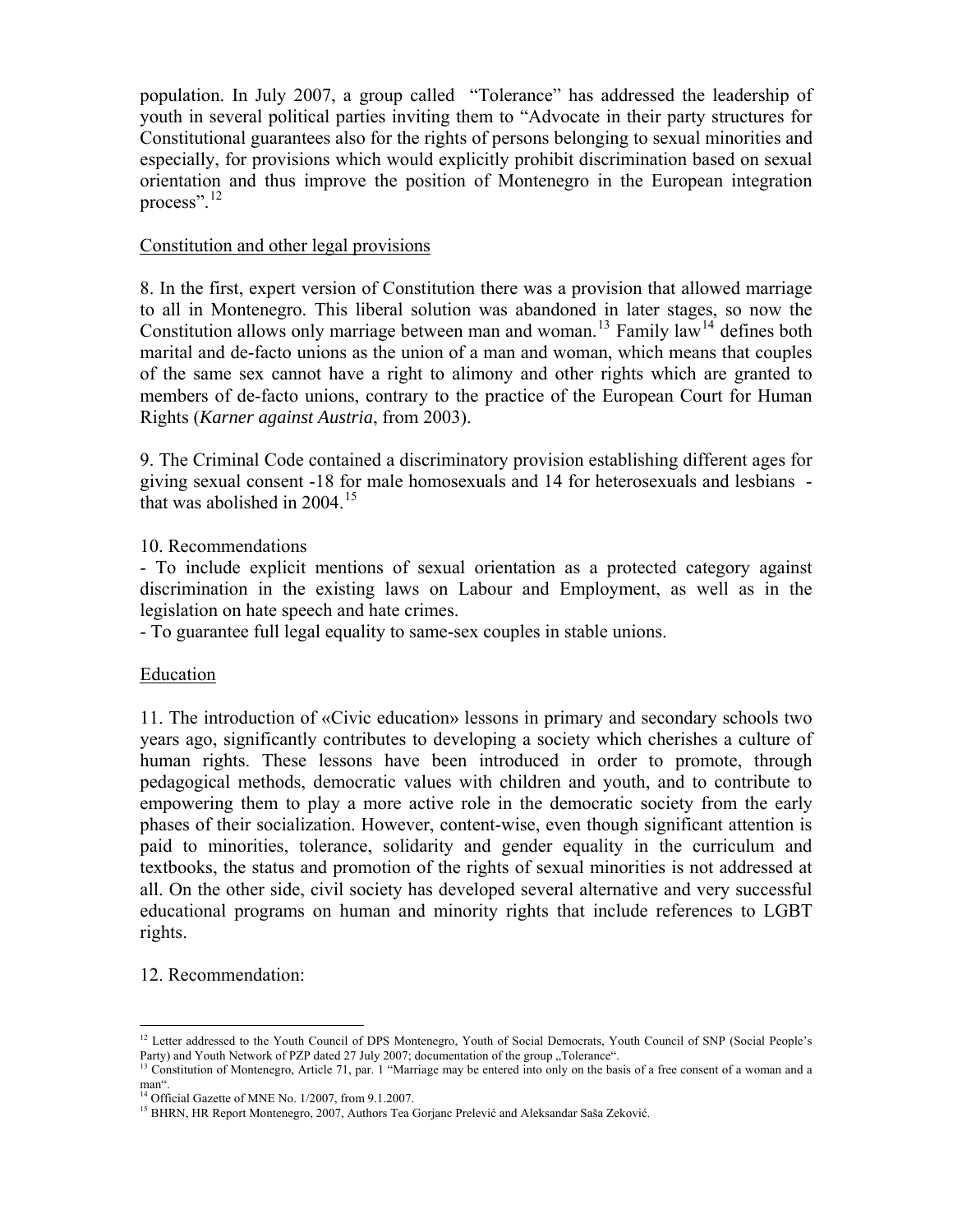- To work together with civil society organizations to incorporate sexual orientation contents to the existing school curricula on Civic Education

### Media

13. There are very few articles about this topic in the media, especially on public service media that has a legal obligation to contribute to the development of a tolerant society. Organisations and individuals which deal with the protection of human rights emphasize that the public service as well as the commercial media insufficiently publish their reports and releases which deal with the rights of sexual minorities, as well as their reactions on texts which shed negative light on this population.

14. In January 2007, the daily newspaper «Pobjeda» published a story called «Warm brothers should freeze» in which leading neuropsychiatrists in Montenegro and persons who occupy important positions in the national health system considered that »Homosexuality is a disturbance of instinct and as such it is cured through psychotherapy« and that »In Montenegro this is not a common disease and this topic does not call for a more detailed comment«.<sup>[16](#page-4-0)</sup> Mr. Miodrag Vukovic, head of parliamentary group of the leading party DPS, was quoted saying: »Giving equal rights to heterosexuals and homosexuals is a practice of those countries which have made serious steps forward in protection of human rights, which are at this moment, for traditional Montenegro, hardly understandable and acceptable«.<sup>[17](#page-4-1)</sup> The group «Tolerance» reacted to this text with a statement that failed to be published by «Porbjeda»

15. In August 2007 the daily newspaper »Dan« published an improper caricature about freedom of sexual orientation with the text »they support sexual freedoms, but they have protected themselves«. In the same edition of that newspaper, Dobrilo Dedeić – an MP from the coalition »Serb list» - stated, among other things, that »Social strength and religious and ideological resistance should be strengthened so that one marginal social group with expressly negative moral connotation, like homosexuals, should not be able to exist in institutional sense in Montenegro«.<sup>[18](#page-4-2)</sup> In reaction to the text and the caricature, a women's NGO called »Anima« pointed out that the right to sexual orientation can be equated with the right to free national expression<sup>[19](#page-4-3)</sup>, and several other NGOs appealed to the journalists' self-regulatory body to recommend to all media a more tolerant perspective towards all social and societal groups and the usage of more correct terms when writing about members of sexual minorities.

### 16. Recommendations:

- To strengthen the role of public service media as a tool to build a human rights culture in society, by opening a dialogue with civil society and particularly with groups working on human rights, including LGBT rights, and inviting these groups to provide sensitivity training for journalists and informed content for public service media.

 $\overline{a}$ 

<span id="page-4-2"></span><span id="page-4-1"></span><span id="page-4-0"></span>

<sup>&</sup>lt;sup>16</sup> Daily "Pobjeda", "Warm brothers should freeze", section "Society", dated 11.01.2007.<br><sup>17</sup> Ibid.<br><sup>18</sup> "DPS supports warm brothers", section "Main news of the day", and caricature on the cover page, daily *Dan*, on 30.

<span id="page-4-3"></span><sup>&</sup>lt;sup>19</sup> Reaction of NGO Anima "Misuse of the right to sexual orientation", on 01.09.2008, civil portal [www.odjek.com.](http://www.odjek.com/)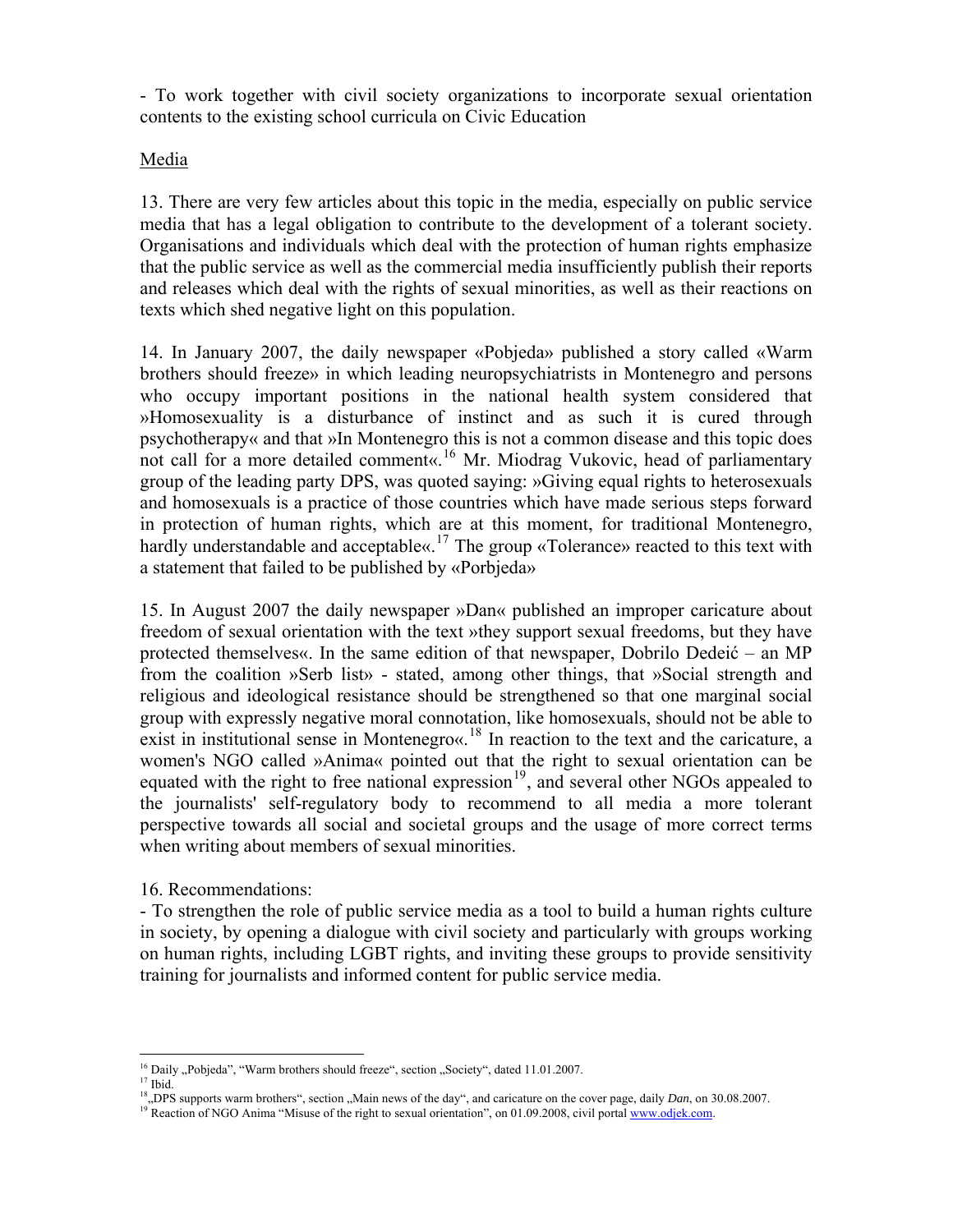- To contribute to better standards of respect towards minorities in the commercial media by organizing sensitivity training on LGBT rights (and other human rights issues, as needed) for journalists and owners of commercial media.

### Public health sector

17. The opinions expressed by leading public health authorities and mental health professionals quoted in Paragraph 13 above raise serious concerns, as they express outdated opinions (the World Health Organization removed homosexuality of its lists of psychiatric disorders in 1974) that can result in human rights violations i.e. forced psychiatric treatment for persons who are, or are believed to be, homosexuals.

## 18. Recommendation:

- To conduct an assessment of the knowledge and attitudes of public health officials and professionals about homosexuality and, according to the results of such research, to institute the proper training mechanisms to guarantee that the Montenegrin public health system will be capable of dealing with this issue in an updated way, with full respect to the human rights of the homosexual population.

## Human rights violations perpetrated by the police against gay individuals

19. Cases have been registered in which members of the police have on several occasions used the term «faggot» to abuse prisoners, including in cases of serious torture. In other cases, prisoners have been threatened with being left at the mercy of «faggots» if they did not confess to a particular crime that the police wanted them to.<sup>"[20](#page-5-0)</sup>. For this reason the Police Directorate was invited to include lessons on respect for all differences within regular police training and to prevent the practice of putting sexual orientation into any negative context. $^{21}$  $^{21}$  $^{21}$ 

20. Several witnesses have reported that members of the police have brutally beaten two young men from the capital city of Podgorica and left them naked after catching them being intimate with each other in a suburban area of the town.<sup>[22](#page-5-2)</sup> This incident has not been duly investigated, nor the responsible officers punished in any way.

21.In 2005, Serbian gay activist Atile Kovača visited Montenegro and was subjected to stoning because of his public appearances in which he defended the rights of sexual minorities including on national TV. Although the police has arrested three of the attackers, no charges were brought against them. $^{23}$  $^{23}$  $^{23}$ 

22. Aleksandar Saša Zeković, an independent researcher on violations of human rights, was threatened by the police to withdraw from public life or the public would be presented with evidence about his sexual orientation. Police officers then proceed to

 $\overline{a}$ <sup>20</sup> Cases of torture in Podgorica, Plav, Berane.

<span id="page-5-1"></span><span id="page-5-0"></span><sup>&</sup>lt;sup>21</sup> »It is unacceptable that members of police service are so distant and full of prejudice they obviously cannot control, in a country which intends to become a member of European Union«, is said in the letter of Aleksandar Saša Zeković addressed to the Director of Police Directorate of the Government of Montenegro sent as a reaction to reported torture of the group of citizens from Kosovo in Plav and Berane, on 16.07.2007; documentation of the Council for civic control of police work.<br><sup>22</sup> Documentation of the researcher of violation of human rights, Aleksandar Saša Zeković.<br><sup>23</sup> BHRN, HR Report Montenegro 200

<span id="page-5-2"></span>

<span id="page-5-3"></span>